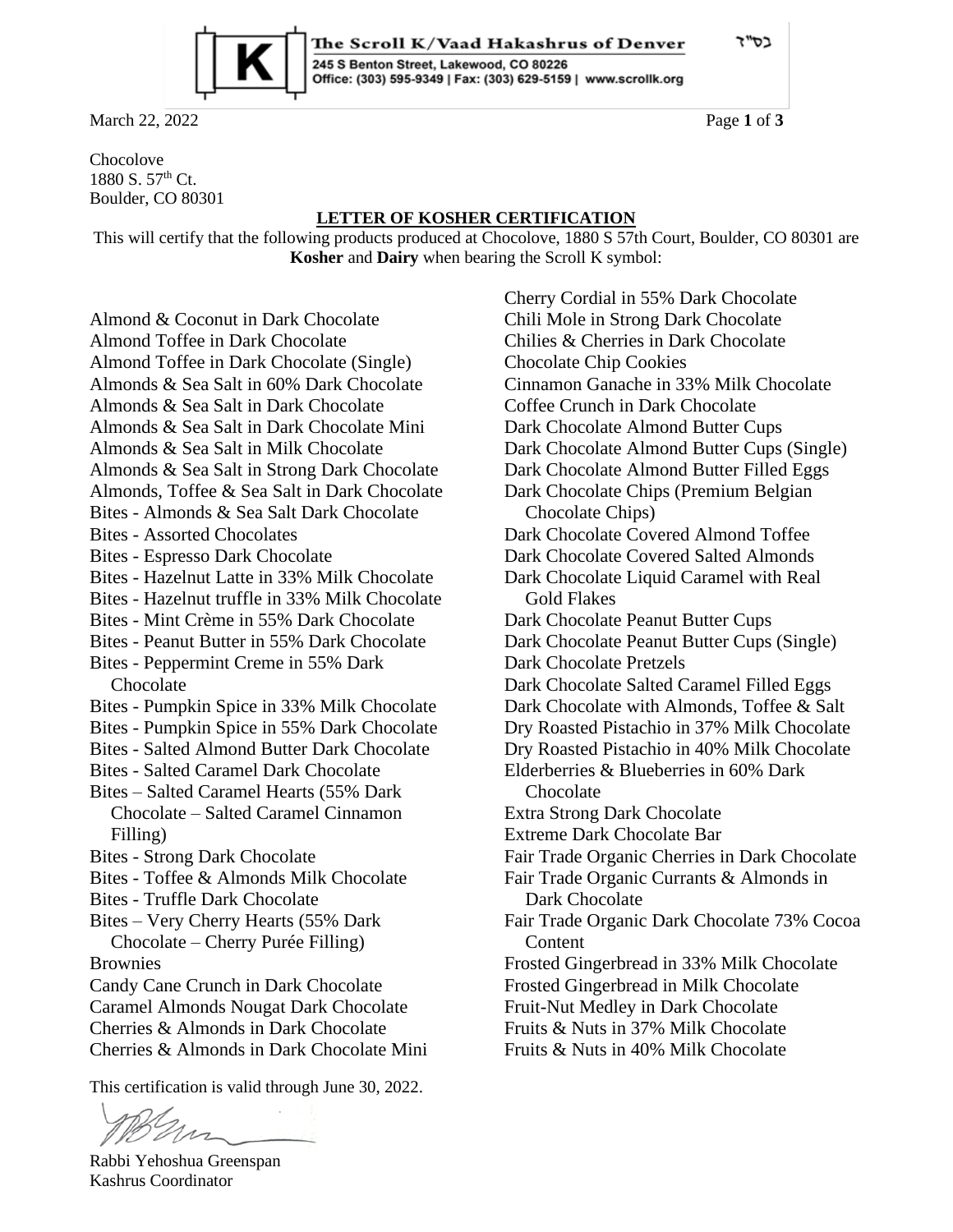כס"ד



March 22, 2022 **Page 2** of **3** 

Chocolove 1880 S. 57th Ct. Boulder, CO 80301

## **LETTER OF KOSHER CERTIFICATION**

The Scroll K/Vaad Hakashrus of Denver

Office: (303) 595-9349 | Fax: (303) 629-5159 | www.scrollk.org

245 S Benton Street, Lakewood, CO 80226

This will certify that the following products produced at Chocolove, 1880 S 57th Court, Boulder, CO 80301 are **Kosher** and **Dairy** when bearing the Scroll K symbol:

Ganache & Coconut in Dark Chocolate Ganache & Coconut in Dark Chocolate (Single) Ginger Crystallized in Dark Chocolate Hazelnut Butter Cup Dark Chocolate (Single) Hazelnut Butter Cups Dark Chocolate Hazelnuts in Milk Chocolate Hazelnuts, Toffee & Salt in Dark Chocolate Holiday Collection – 3-Bar Tray Holiday Fruits & Nuts in Dark Chocolate Hot Cocoa Drink Mix Maple Glazed Salted Pecans in Strong Dark Chocolate Matcha Green Tea White Chocolate with Crisped Rice & Hawaiian Sea Salt Matcha Green Tea White Chocolate with Orange Essence Milk Chocolate Almond Butter Cups Milk Chocolate Almond Butter Cups (Single) Milk Chocolate Covered Honey Roasted Almonds Milk Chocolate Covered Honey Roasted Peanuts Milk Chocolate Marshmallow Filled Eggs Milk Chocolate Peanut Butter Cups Milk Chocolate Peanut Butter Cups (Single) Milk Chocolate Peanut Butter Filled Eggs Mint Crème in Dark Chocolate Mint in 60% Dark Chocolate Orange Peel in Dark Chocolate Orange Peel in Dark Chocolate Mini Organic 61% Dark Chocolate Organic 73% Dark Chocolate Passion Fruit in Ruby Passion Fruit in Ruby Chocolate Peach & Pecan in Milk Chocolate

This certification is valid through June 30, 2022.

ns

Rabbi Yehoshua Greenspan Kashrus Coordinator

Peanuts & Sea Salt in Milk Chocolate Peppermint in Dark Chocolate Petit Fours Pink Grapefruit in Ruby Pink Grapefruit in Ruby Chocolate Pretzel in Milk Chocolate Pure Dark Chocolate Pure Milk Chocolate Pure Milk Chocolate Mini Raspberries in Dark Chocolate Raspberries in Dark Chocolate Mini Raspberry in 34% Ruby Chocolate Raspberry Rose in 34% Ruby Chocolate Rich Dark Chocolate Ruby Cacao Bar Ruby Chocolate Sacher Torte Salted Almond Butter in 60% Dark Chocolate Salted Almond Butter in Dark Chocolate Salted Caramel Cup Dark Chocolate (Single) Salted Caramel Cups Dark Chocolate Salted Caramel in 60% Dark Chocolate Salted Caramel in Dark Chocolate Salted Peanut Butter in 37% Milk Chocolate Salted Peanut Butter in 40% Milk Chocolate Salted Peanut Butter in Milk Chocolate Salted Peanut in Milk Chocolate Speculoos Cookies Strawberry Creme in Dark Chocolate Strawberry in Dark Chocolate Strong Dark Chocolate Strong Dark Chocolate Mini Toffee & Almonds in Milk Chocolate Toffee & Almonds in Milk Chocolate Mini Valentine's Collection – 3-Bar Tray XO No Sugar Added Dark Chocolate